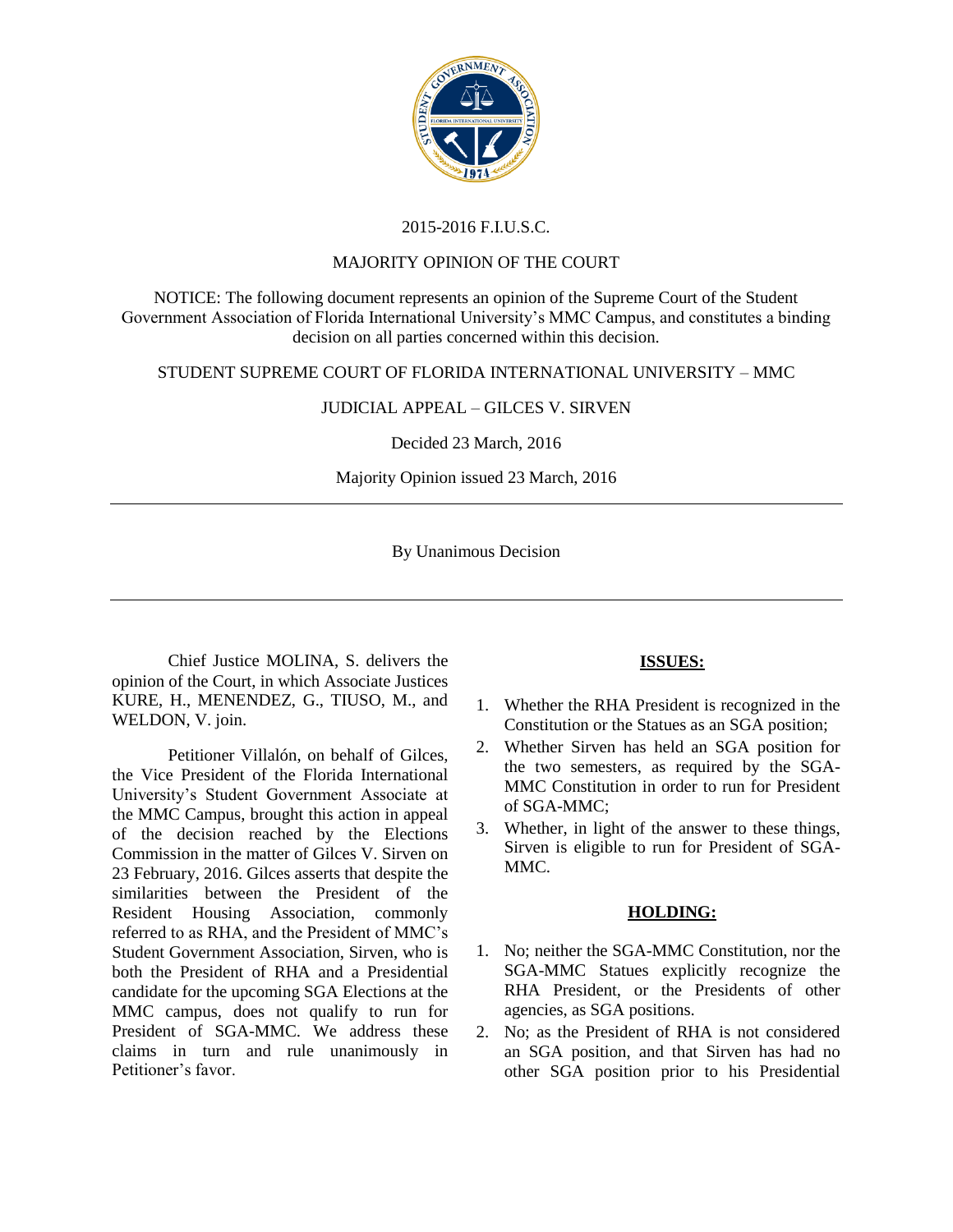candidacy, he has failed to hold any SGA position at all, let alone one for two semesters.

3. No; taking the aforementioned into consideration, Sirven is not eligible to run for President of SGA-MMC.

## **FACTS**

- 1. Sirven is the current President of the Resident Housing Association (RHA).
- 2. Sirven is attempting to run for President of SGA-MMC.
- 3. On 19 February, 2016, Gilces, the current Vice President of SGA-MMC filed a Writ of Certiorari to the Elections Commission against Sirven.
- 4. Gilces States that Sirven does not meet the qualifications to be eligible to run for President of SGA-MMC.
- 5. Gilces requested the disqualification of Sirven's candidacy as a result of his alleged ineligibility.
- 6. The Elections Commission met on 23 February, 2016 to deliberate over Gilces' Writ.
- 7. The Elections Commission found that Sirven was, in fact, eligible and qualified to run for President of SGA-MMC.
- 8. On 25 February, 2016, Gilces filed an appeal to the Supreme Court in regards to the decision reached by the Elections Commission.
- 9. Gilces, once again, alleges that Sirven does not meet the qualifications to be eligible to run for President of SGA-MMC and that the Elections Commission was misguided in their decision.

#### **OPINION**

Chief Justice S. Molina for a unanimous court,

The Supreme Court of Florida International University's Student Government Association at the MMC Campus will have jurisdiction over the SGA-MMC Constitution, Statues, and all other governing documents, and the upholding of each. Such being the case, and in order to fully discuss the issue in question, The Court must first recognize the SGA-MMC Constitution as the supreme law, as is stated

within the Constitution's Authority and Sovereignty.  $\frac{1}{1}$  Additionally, it must also be noted that the same is also made clear on the first page of the governing Statues.<sup>2</sup>

If The Court is to determine who is eligible to run for Presidency by taking the Constitution for face value, it must reference Article VII, Section 4, which outlines the academic requirements, but, more importantly, specifies the required experience in regards to SGA-MMC. As it is written, "The President shall have held at least one SGA position for at least two (2) semesters or one hundred and fiftyfour (154) consecutive days prior to the first day of campaigning in general elections, except in the case the President succeeds to office".

Respondent, Sirven, interpreting this statement very loosely, alleges that the RHA President is considered an SGA position and that as such, he should be deemed eligible to run for SGA-MMC President. The Court, fully recognizing the ambiguity in the definition of an "SGA position" as stated in Article VII, Section 4, cannot accurately rule on the issues brought forth by the Petitioner. Because of this, The Court took notice of Sirven's reference to Article IV, Section 4.05 (A)(i)(1) of the Statutes, which states that "the Student Government Council Agencies/Bureaus are established to perform the duties as described in these Statues with the purpose of programming activities, managing student clubs, and representing student organizations", Article IV, Section 4.05 (A)(iii)(5), which states that "each President, Director, or Agency/Bureau Representative shall attend all Executive Cabinet meetings. The Agency/Bureau shall present a brief weekly verbal report and a more in-depth written report at least twice a month (filed with the SGC-MMC Clerk) on the status of their organization (events, minutes, membership numbers, spending, etc.)", and Article IV, Section 4.05 (A)(viii), which

 $\overline{\phantom{a}}$ 

 $1$  Authority (III) – "In conformance with the aforementioned laws and codes, this constitution is the supreme law of SGA."

<sup>&</sup>lt;sup>2</sup> "Through the authority of the SGA Constitution, the Student Government Council – Modesto A. Maidique Campus hereby establishes its statutory policies and procedures."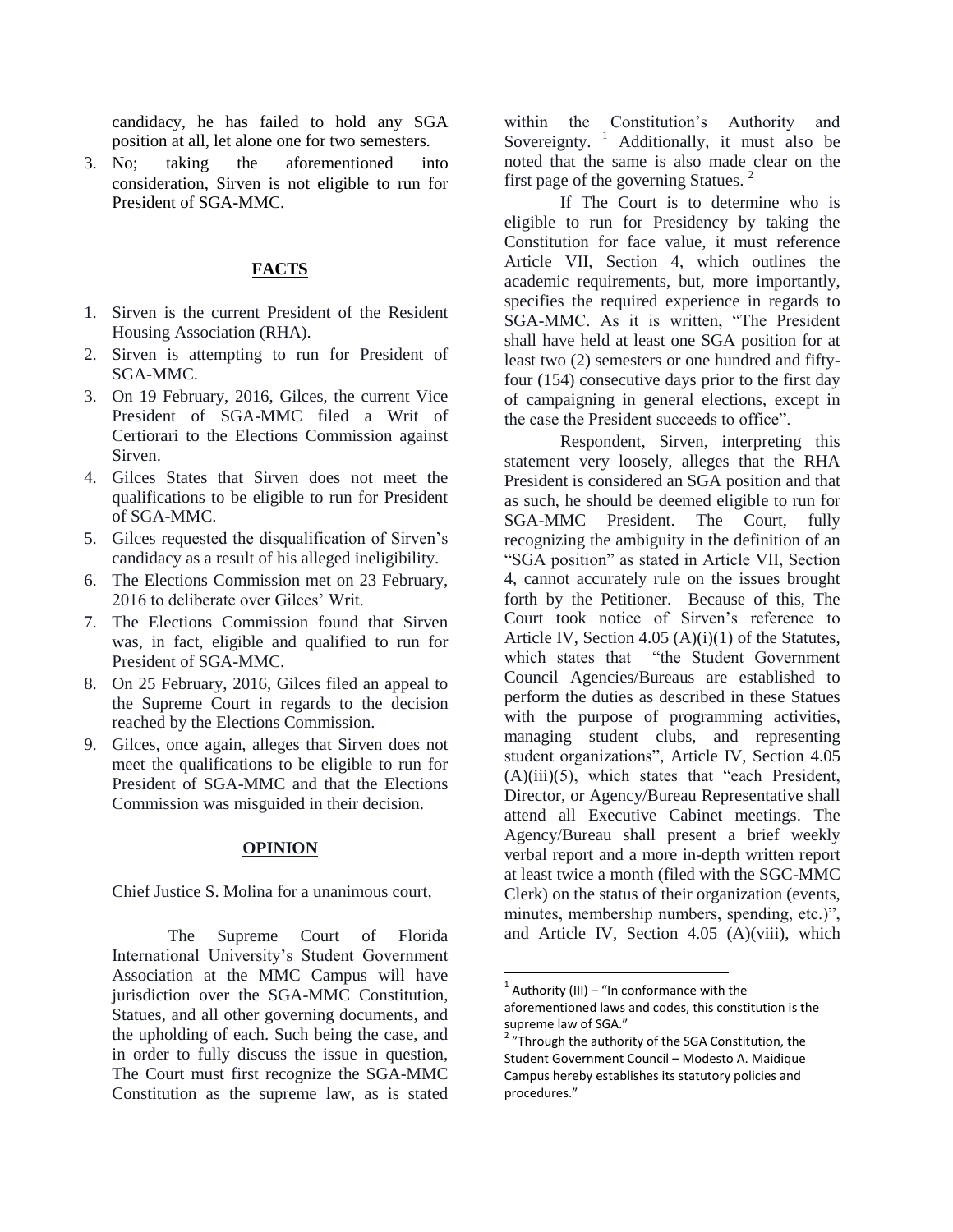discusses the Residence Hall Association, as well as its expectations and requirements, in further detail.

Undoubtedly, The Court recognizes the fact that the RHA President has been created by the SGA-MMC to account for the needs of housing students, however, The Court still fails to deduce from those references that the RHA President is not only created by the SGA-MMC, but also an official SGA position. The only SGA Positions, in relation to housing students, that are recognized explicitly by any governing document of SGA-MMC, and by This Court, are the Housing Senators, as is stated in Article III, Section 2 (A)(13) of the SGA-MMC Constitution.<sup>3</sup>

However, if, for the sake of argument, The Court chose to ignore the fact that the SGA-MMC Constitution supersedes the SGA-MMC Statues, the result would be the same: The Court would still find that the RHA President is not considered an SGA position, as the RHA President is not mentioned in Article III<sup>4</sup>, Article IV  $<sup>5</sup>$ , or Article V  $<sup>6</sup>$  of the SGA-MMC</sup></sup> Statues, each of which identifies each of all the branches of government recognized by SGA-MMC. Instead, all that is referenced is a list of Agencies/Bureaus, the formation of such, and the expectations/requirements of each. The only relationship between SGA-MMC and any Agency/Bureau—RHA included—is that each is created by SGA-MMC, answers to SGA-MMC, is funded by SGA—MMC, but is not part of SGA-MMC; each is separate, each has their own governing documents.

When referencing the specificity of payment of the Agencies/Bureaus by the SGA-MMC, as outlined in Article IX, Section 1 of the SGA-MMC Constitution, The Court found that such is no more than a fiscal measure, as stated by the Petitioner. As it is stated, "governing councils shall dutifully expend A&S Fees appropriated to them by SGA in order to enhance the Student Body experience. Each Governing Council shall be under the jurisdiction of either SGC-MMC or SGC-BBC".

 $\overline{a}$ 

Were SGA-MMC and its Agencies/Bureaus one in the same, the Constitution would have no need to clearly delineate, and explicitly note, that SGA appropriates funds to said Agencies/Bureaus. Instead, it would fall under the same umbrella of payment as SGA-MMC and all of its branches of government. Furthermore, the fact that agencies/bureaus fall under the jurisdiction of SGA-MMC does not necessarily mean that the former is part of the latter, similarly to the way that This Court is not part of the Executive Branch.

Despite the consideration of our hypothetical, The Court cannot interpret these facts assuming that the Constitution does not supersede the Statues; instead, it recognizes the hierarchical structure. Additionally, The Court recognizes the changes made from the 2008 edition of the SGA-MMC Constitution, which explicitly listed the RHA President as an SGA position, to the current edition of the SGA MMC Constitution, which purposefully removed the RHA President as an SGA position.

The Court also notes that this large puzzle of obscure governing texts is something that even the Elections Commission clearly couldn't put together. Such is evident by the Election Commission's reference to the inconsistencies  $\frac{7}{1}$ , conflicting information  $\frac{8}{1}$ , and lack of clarity<sup>9</sup> between the Constitution and Statues of SGA-MMC. However, where the Elections Commission has failed to do its job by loosely interpreting the governing documents and intentionally "[erring] on the side of democracy and competition" rather than on the side of facts and evidence, This Court has chosen to obey the Black Letter Law  $^{10}$ , and make a decision in light of the evidence, and the evidence alone.

Although This Court sympathizes with Sirven, it is not a Court that can make rulings on the basis of emotions or feelings. For all the

 $\overline{a}$ 

<sup>&</sup>lt;sup>3</sup> "Two (2) Housing Senators"

<sup>4</sup> Article III – Legislative Branch

<sup>&</sup>lt;sup>5</sup> Article IV – Executive Branch

<sup>&</sup>lt;sup>6</sup> Article V – Judicial Branch

 $7$  "Not only are there inconsistencies within the governing laws that the petitioner cited…"

<sup>&</sup>lt;sup>8</sup> "We strongly recommend that the Senate resolve these discrepancies…"

<sup>&</sup>lt;sup>9</sup> "The Board has found that there is not enough clarity in the SGA Constitution and Statues…"

 $10<sup>10</sup>$ A term used to describe basic principles of law that are a ccepted by a majority of judges